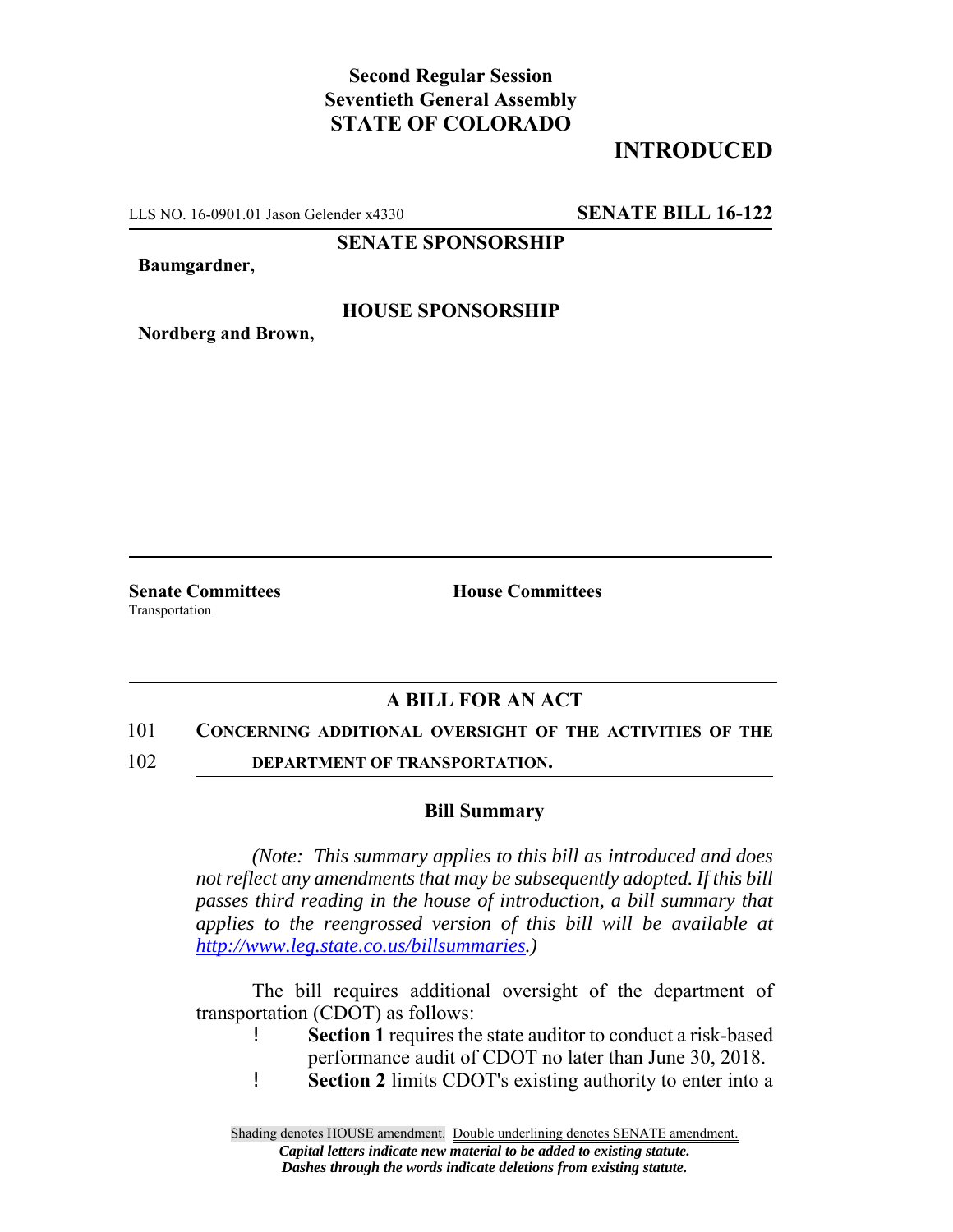lease-purchase agreement that requires total payments exceeding \$500,000 without specific prior authorization by a bill enacted by the general assembly to lease-purchase agreements for the lease and purchase of personal property only.

- ! **Section 3** requires CDOT:
	- ! To close each transportation project and release any money budgeted for the project as quickly as feasible and within one year following the substantial completion of the project unless a pending legal claim related to the project or an unusual circumstance beyond the control of CDOT unavoidably requires a longer time to close the project;
	- ! To report on its public website within 2 weeks of a competitively bid transportation contract award, the identity of the winning bidder, the amount of the winning bid, and whether or not the bid awarded was the low bid, and, if not, why CDOT chose the bid over a lower bid;
	- ! To annually report to the transportation commission regarding the percentages and total amount of money budgeted and expended during the preceding fiscal year for payments to private sector contractors for work on transportation projects and total transportation project costs for projects completed by CDOT employees, including indirect cost recoveries and employee salaries; and
	- ! On or after July 1, 2016, and on and after July 1 of each year thereafter, to report to the transportation legislation review committee regarding amendments made to the statewide transportation improvement plan that were adopted during the most recently ended fiscal year and that added or deleted a project from the plan or modified the funding priority of any project included in the plan. The report must include an explanation of the reasons for each reported policy amendment and administrative action amendment.

- 
- 2 **SECTION 1.** In Colorado Revised Statutes, **add** 2-3-122 as

<sup>1</sup> *Be it enacted by the General Assembly of the State of Colorado:*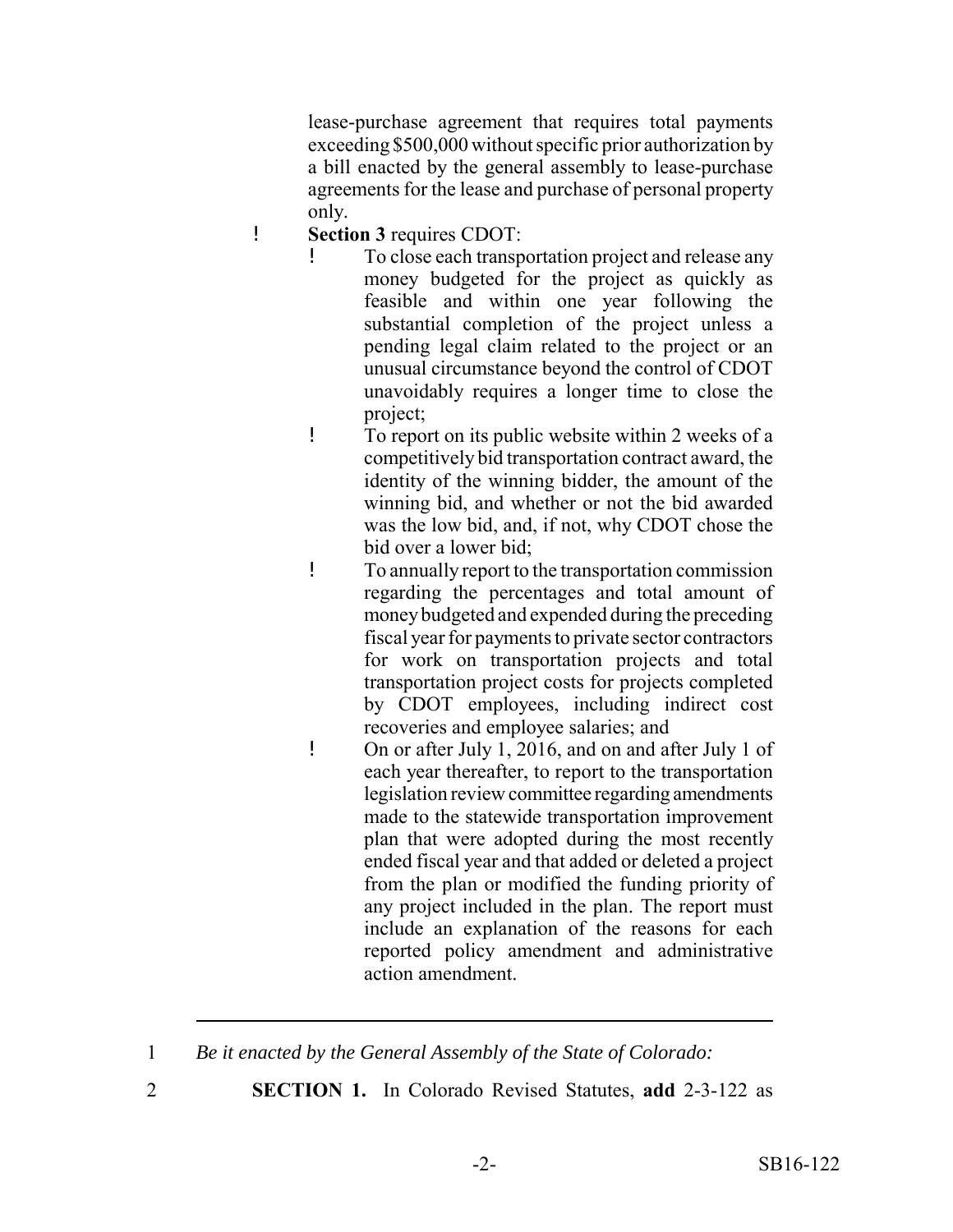follows:

| $\overline{2}$ | 2-3-122. Risk-based performance audit of department of                     |
|----------------|----------------------------------------------------------------------------|
| 3              | transportation - repeal. (1) NO LATER THAN JUNE 30, 2018, THE STATE        |
| $\overline{4}$ | AUDITOR SHALL CONDUCT OR CAUSE TO BE CONDUCTED A RISK-BASED                |
| 5              | PERFORMANCE AUDIT OF THE DEPARTMENT OF TRANSPORTATION.                     |
| 6              | (2) THIS SECTION IS REPEALED, EFFECTIVE JULY 1, 2018.                      |
| 7              | <b>SECTION 2.</b> In Colorado Revised Statutes, 24-82-801, amend           |
| 8              | $(6)$ (a) and (7) as follows:                                              |
| 9              | 24-82-801. Lease-purchase agreements for acquisition of real               |
| 10             | or personal property. (6) (a) Notwithstanding any provision of this        |
| 11             | section to the contrary, the department of transportation, institutions of |
| 12             | higher education, the Auraria higher education center established in       |
| 13             | article 70 of title 23, C.R.S., and the state treasurer may enter into     |
| 14             | lease-purchase agreements if the state controller as authorized by section |
| 15             | 24-30-202 approves each lease-purchase agreement that requires total       |
| 16             | payments in excess of five hundred thousand dollars over the term of the   |
| 17             | agreement or as otherwise provided by law. NOTWITHSTANDING ANY             |
| 18             | PROVISION OF THIS SECTION TO THE CONTRARY, THE DEPARTMENT OF               |
| 19             | TRANSPORTATION MAY ENTER INTO LEASE-PURCHASE AGREEMENTS FOR                |
| 20             | THE LEASE AND PURCHASE OF PERSONAL PROPERTY ONLY IF THE STATE              |
| 21             | CONTROLLER AS AUTHORIZED BY SECTION 24-30-202 APPROVES EACH                |
| 22             | LEASE-PURCHASE AGREEMENT THAT REQUIRES TOTAL PAYMENTS IN                   |
| 23             | EXCESS OF FIVE HUNDRED THOUSAND DOLLARS OVER THE TERM OF THE               |
| 24             | AGREEMENT OR AS OTHERWISE PROVIDED BY LAW.                                 |
| 25             | Nothing in this section shall be construed to impair any<br>(7)            |

26 contract or instrument in existence on July 1, 2009, OR ANY CONTRACT OR INSTRUMENT TO WHICH THE DEPARTMENT OF TRANSPORTATION IS A PARTY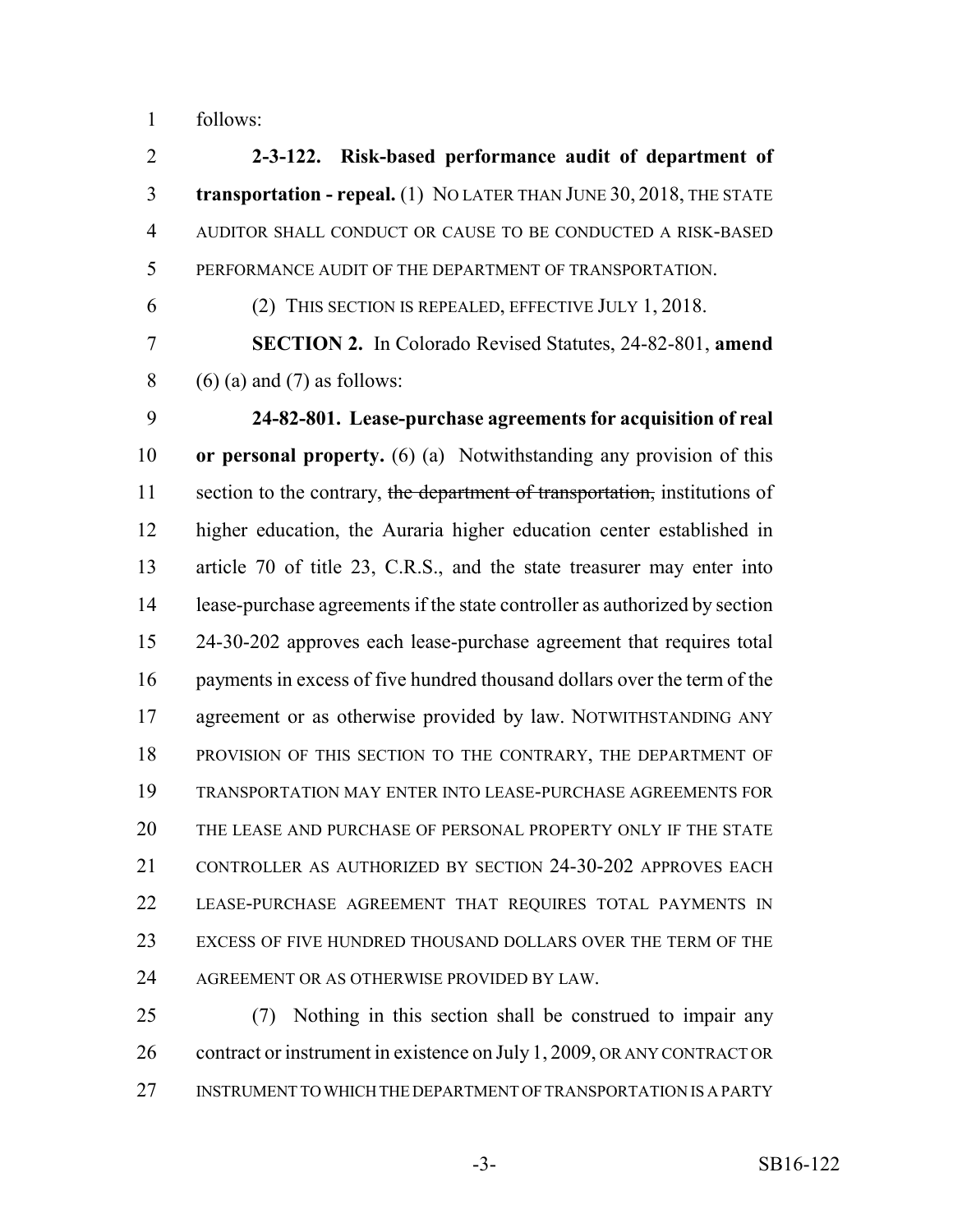IN EXISTENCE AS OF THE EFFECTIVE DATE OF THIS SUBSECTION (7), AS AMENDED, if the contract was validly entered into or the instrument was validly issued under the law in effect at the time of entering into said contract or issuing said instrument.

 **SECTION 3.** In Colorado Revised Statutes, **add** 43-1-123 as follows:

 **43-1-123. Project closure and project reporting requirements.** (1) THE DEPARTMENT SHALL CLOSE EACH TRANSPORTATION PROJECT AND RELEASE ANY MONEY BUDGETED FOR THE PROJECT AS QUICKLY AS FEASIBLE AND WITHIN ONE YEAR FOLLOWING THE SUBSTANTIAL COMPLETION OF THE PROJECT UNLESS A PENDING LEGAL CLAIM RELATING TO THE PROJECT OR AN UNUSUAL CIRCUMSTANCE BEYOND THE CONTROL OF THE DEPARTMENT UNAVOIDABLY REQUIRES A LONGER TIME TO CLOSE THE PROJECT.

 (2) NOTWITHSTANDING ANY OTHER PROVISION OF STATE LAW, FOR TRANSPORTATION PROJECTS FOR WHICH THE DEPARTMENT AWARDS A COMPETITIVELY BID CONTRACT ON OR AFTER JULY 1, 2016, THE DEPARTMENT SHALL REPORT ON ITS PUBLIC WEBSITE WITHIN TWO WEEKS OF THE CONTRACT AWARD:

**(a) THE IDENTITY OF THE WINNING BIDDER;** 

21 (b) THE AMOUNT OF THE WINNING BID; AND

 (c) WHETHER OR NOT THE BID AWARDED WAS THE LOW BID, AND, IF NOT, WHY THE DEPARTMENT CHOSE THE BID OVER A LOWER BID.

 (3) NO LATER THAN NOVEMBER 1, 2017, AND NO LATER THAN NOVEMBER 1 OF EACH YEAR THEREAFTER, THE DEPARTMENT SHALL REPORT TO THE TRANSPORTATION COMMISSION REGARDING THE PERCENTAGES AND TOTAL AMOUNT OF MONEY BUDGETED AND EXPENDED